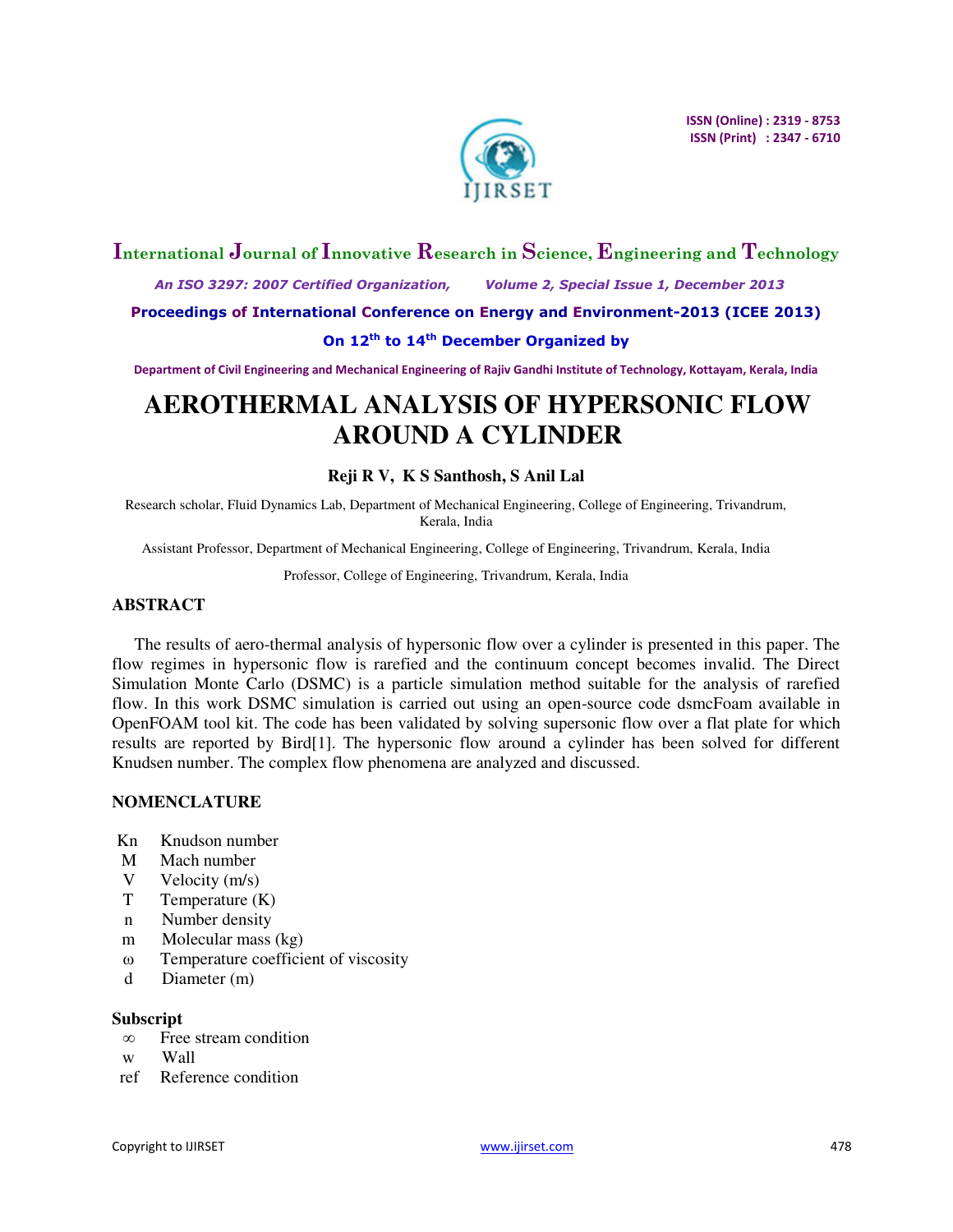# **1. INTRODUCTION**

In the hypersonic flow, the shape/geometry of the body is a critical consideration in design. Aerothermodynamic heating is inversely proportional to the square root of the radius at stagnation point (bluntness). The study of flow phenomena and surface properties are important in hypersonic vehicle design. Hypersonic vehicles experience wide range of flow regimes in its trajectory. The continuum concept is no longer valid in the near wall region, especially in the rarefied flow condition. The ratio of mean free path of the gas molecule and characteristic length (Knudsen number) is the parameter which defines range of rarefaction in a flow. The solution of Navier-Stokes equation becomes invalid in the rarefied regimes (Kn>0.1). The solution of Boltzmann equation is valid in all flow regimes. The complexity in the solution of Boltzmann equation led to the development of a simple and computationally affordable technique called Direct Simulation Monte Carlo (DSMC) Method[1] to predict the flow. DSMC method is a statistical approach which emulate the physical processes modeled by Boltzmann equation. DSMC is practically feasible as compared to the molecular dynamics simulation. In this paper analysis of hypersonic flow around a cylinder is carried out for different Kn values at a Mach number of 10. The flow phenomenas and surface parameters are analyzed and reported.

# **2.DSMC METHOD**

DSMC method is a particle based simulation in which a simulated molecule, represent a much larger ensemble of molecule tracked through space and time. The movement of particle and collision between particles are computationally decoupled. The movement of each particle is linear in nature as prescribed by its velocity vector and time-step increment. The reorientation in the particle trajectory occurs as a results of collision with wall and intermolecular collisions. The particle motion and surface collision are deterministic and intermolecular collisions are probabilistic. The collision rate is set same as that of kinetic theory of gas and probability of collision between collision pairs is find out by acceptancerejection method. The collision can be model based on available phenomenological modes. The macroscopic properties can be found out by taking the ensemble average of the properties of the particles.

### **2.1 dsmc FOAM**

OpenFOAM is an opensource fluid flow solver based on object oriented C++ modules and includes variety of solvers which are capable of handling most of the physical problems. dsmcFoam (DSMC solver available in OpenFOAM) has the following capabilities viz. steady and unsteady simulations by proceeding through small time steps, capability to simulate arbitrary 2D and 3D geometries, ability to define symmetry plane and cyclic boundaries, arbitrary number of gas species can be included in the simulation, free stream flows over the obstacles. The Larsen-Borgnakke model and and variable hard sphere (VHS) model for DSMC collision simulation are available in the module.

#### **2.2 VALIDATION OF dsmcFOAM**

dsmcFOAM is validated before it is being used for the present analysis. Flow of nitrogen gas over a horizontal flat plate with 1m length having Kn=0.0143 is seems to be in continuum regime, but the leading edge of the plate is of negligible dimension, thereby the flow at large speeds becomes rarefied flow. Shock generation on the leading edge, velocity slip and temperature jump on the surface will test the potential of dsmcFoam as a rarefied gas flow solver. This case is validated with the results available in Bird [1].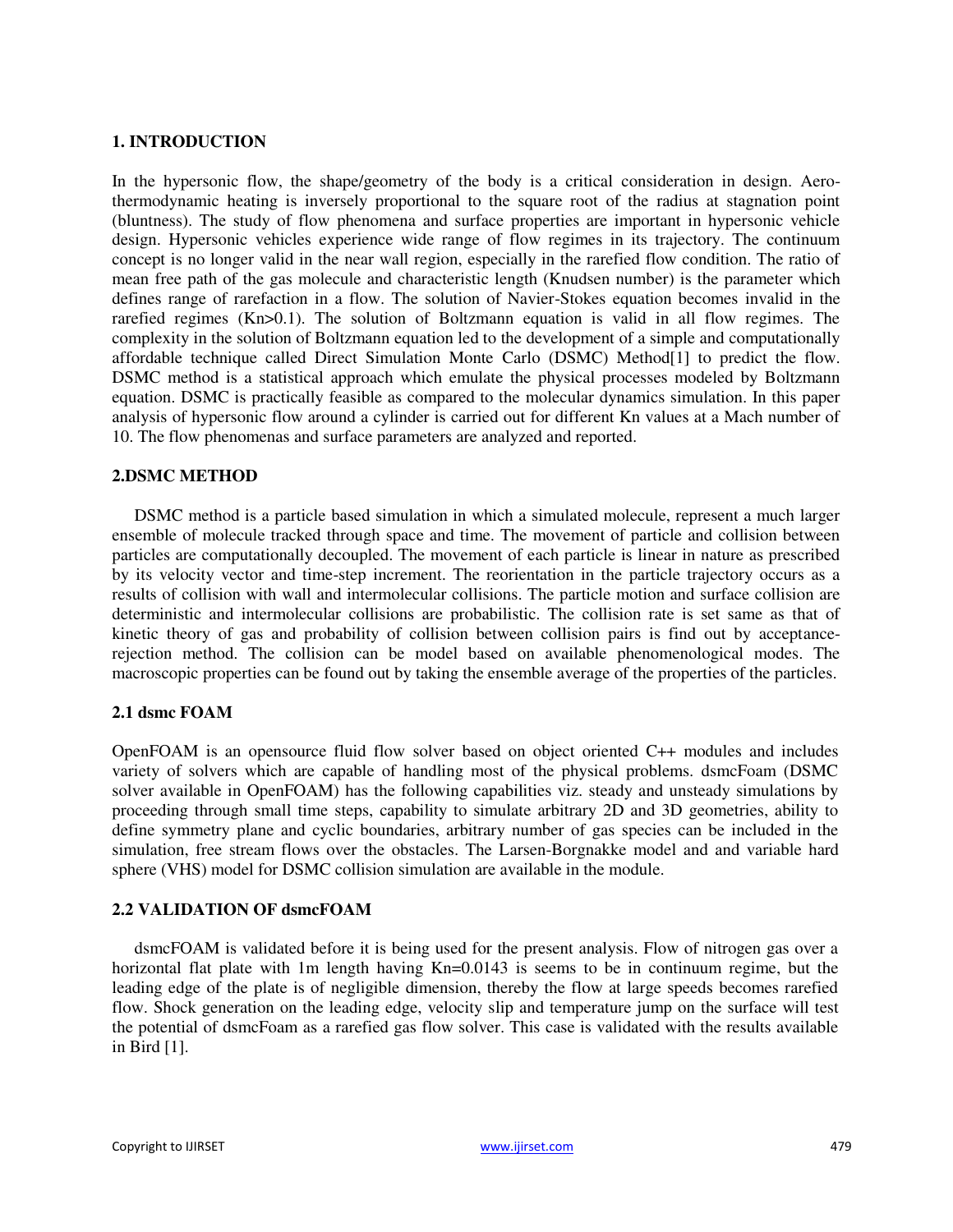| <b>TABLE 1. MOLECULAR PROPERTIES</b> |                |              |                        |                        |  |  |
|--------------------------------------|----------------|--------------|------------------------|------------------------|--|--|
| Tref(K)                              | ┉              |              | $\text{dref}(m)$       | m(kg)                  |  |  |
| 273                                  | 0.74           |              | $4.17 \times 10^{-10}$ | $4.65 \times 10^{-26}$ |  |  |
| <b>TABLE 2. BOUNDARY CONDITIONS</b>  |                |              |                        |                        |  |  |
| $M\infty$                            | $V\infty(m/s)$ | $T\infty(K)$ | Tw(K)                  | $n\infty$              |  |  |
|                                      | 1347.6         | 273          | 500                    | $1 \times 10^{20}$     |  |  |

The molecular properties of nitrogen gas and boundary conditions associated with the flow are listed in the table 1 and table 2. The results obtained are plotted over the results of Bird[1] for comparison are shown in figures 1-4.



# FIGURE 1. CONTOURS OF CONSTANT FLOW ANGLE OVER FLAT PLATE

(red lines-from dsmcFoam, black lines-from Bird[1] )



FIGURE 2. NON-DIMENSIONALISED TEMPERATURE CONTOURS OVER FLAT PLATE (red lines-from dsmcFoam, black lines-from Bird[1] )



FIGURE 3. COMPARISON OF COEFFICIENT OF PRESSURE(Cp)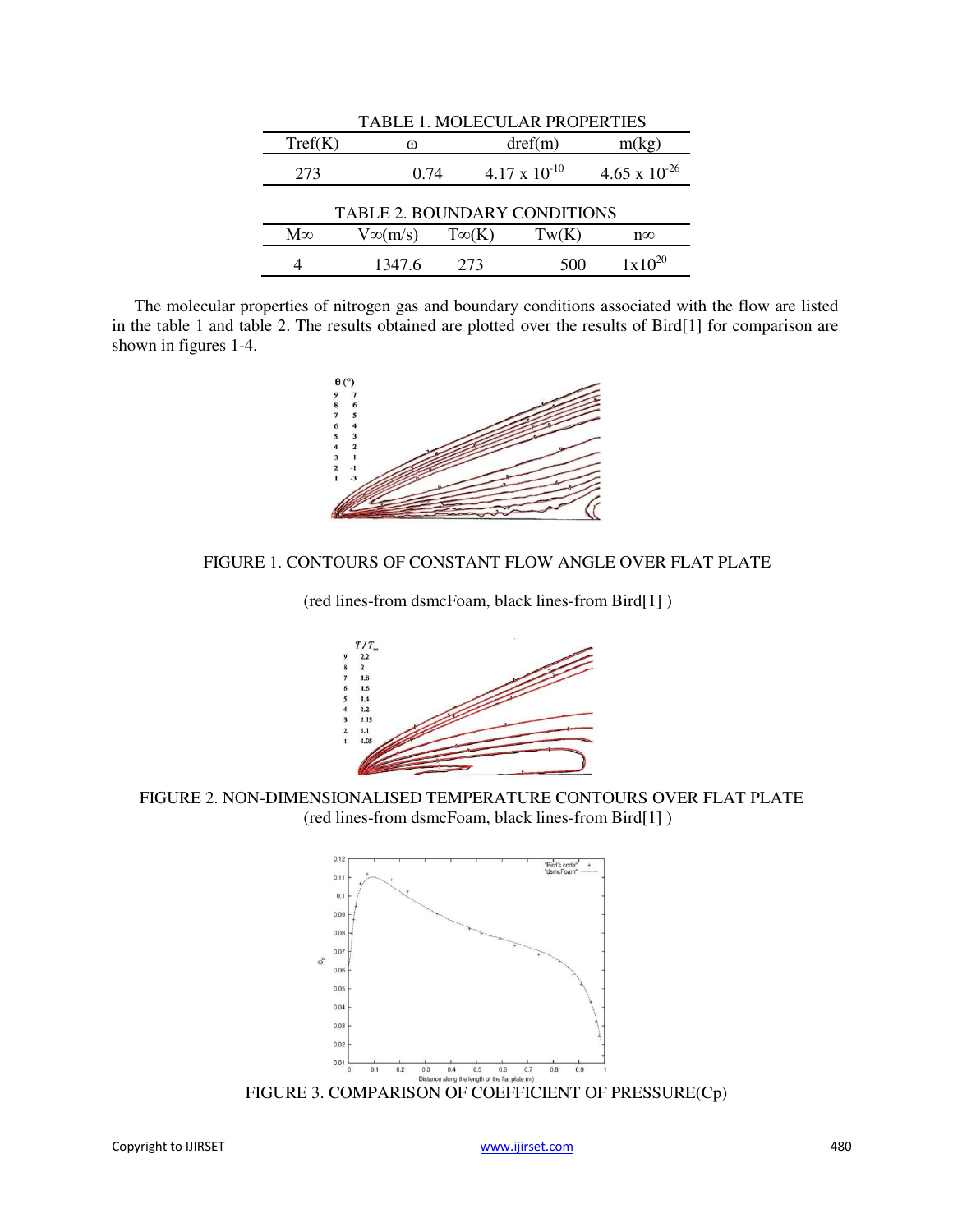

#### FIGURE 4. COMPARISON OF HEAT TRANSFER COEFFICIENT(Ch)

From figures 1-4 it can be seen that the results from dsmcFoam agrees well with the results of Bird[1].

# **3. HYPERSONIC FLOW AROUND A CYLINDER**

#### **3.1 Problem Definition**

Hypersonic flow of argon gas with Mach number 10 over a 12 inch diameter cylinder is considered for the analysis. The molecular properties selected are shown in table 3.

| <b>TABLE 3. MOLECULAR PROPERTIES</b> |       |                   |                   |  |  |
|--------------------------------------|-------|-------------------|-------------------|--|--|
| Tref(K)                              | ┉     | dref(m)           | m(kg)             |  |  |
| 1000                                 | 0.734 | $3.595x 10^{-10}$ | $6.63x\ 10^{-26}$ |  |  |

The free stream flow boundary conditions are set at left, right and top boundary of computational domain by providing free stream velocity and free stream temperature. Diffusive wall boundary condition is applied at the cylinder wall by incorporating half range Maxwellian distribution corresponding to the wall temperature and velocity. Symmetric boundary conditions are applied at the symmetric plane. The free stream velocity and temperature applied are 2624 m/s and 200 K. The temperature at the cylinder wall is considered as 500K.

### **4. RESULT AND DISCUSSION**

The simulation is carried out for four different Kn values such as 0.002, 0.01, 0.05 and 0.25 by changing the number densities. The figure 5 shows the temperature contours at different Knudsen numbers. It can be seen that as the Kn increases the maximum temperature decreases and shock stand off distance increases. Even though the temperature range in the flow domain is large (5000K-6500K) the cylinder wall will remains in the vicinity of 1100 K. The figure 6 shows the temperature distribution along the distance from the leading edge towards the upstream direction. The difference in the shock standoff distance is clearly visible.

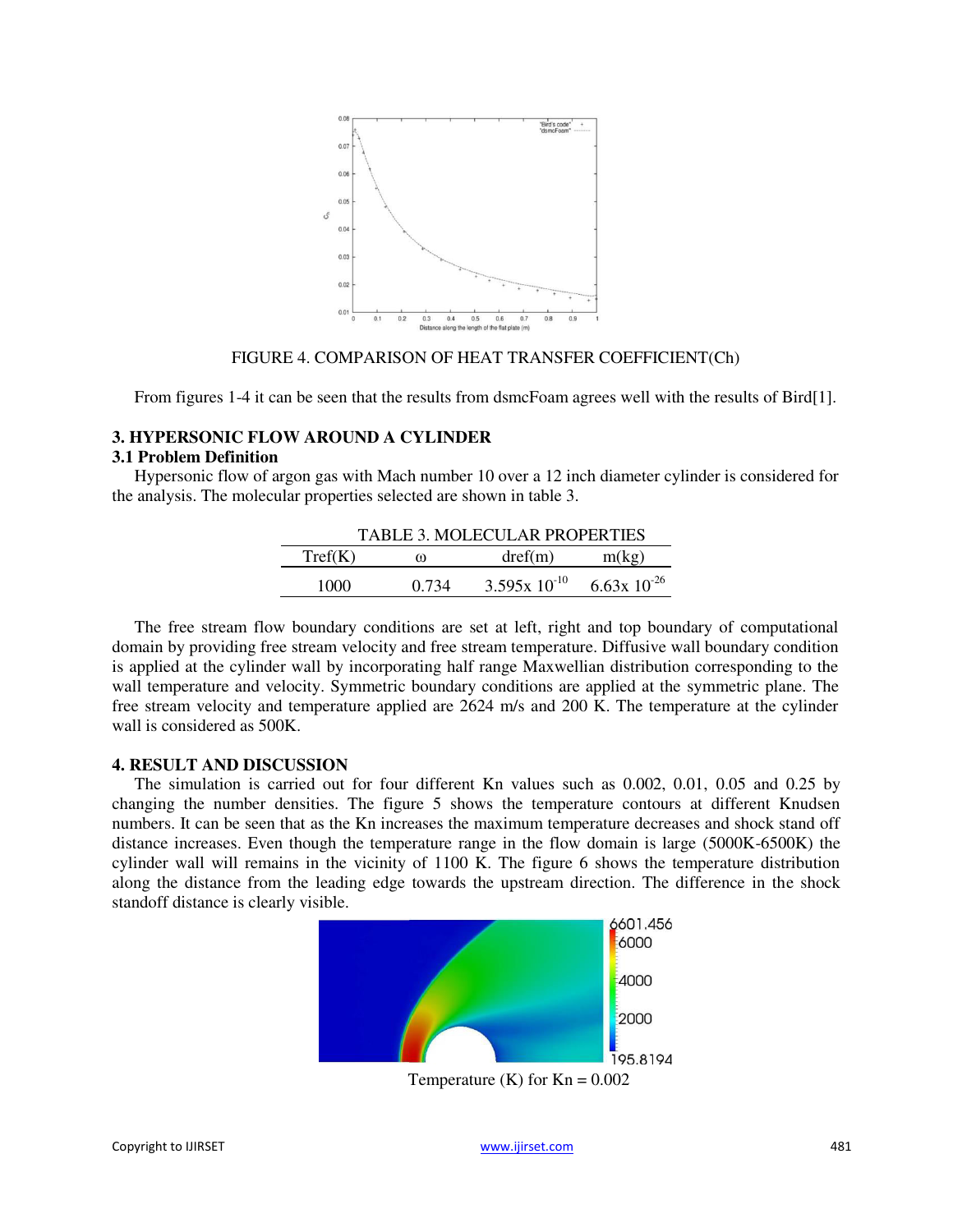

Temperature (K) for  $Kn = 0.05$ 



Temperature (K) for  $Kn = 0.25$ 





FIGURE 6. TEMPERATURE DISTRIBUSTION ALONG THE NORMALIZED DISTANCE (UPSTREAM FROM LEADING EDGE)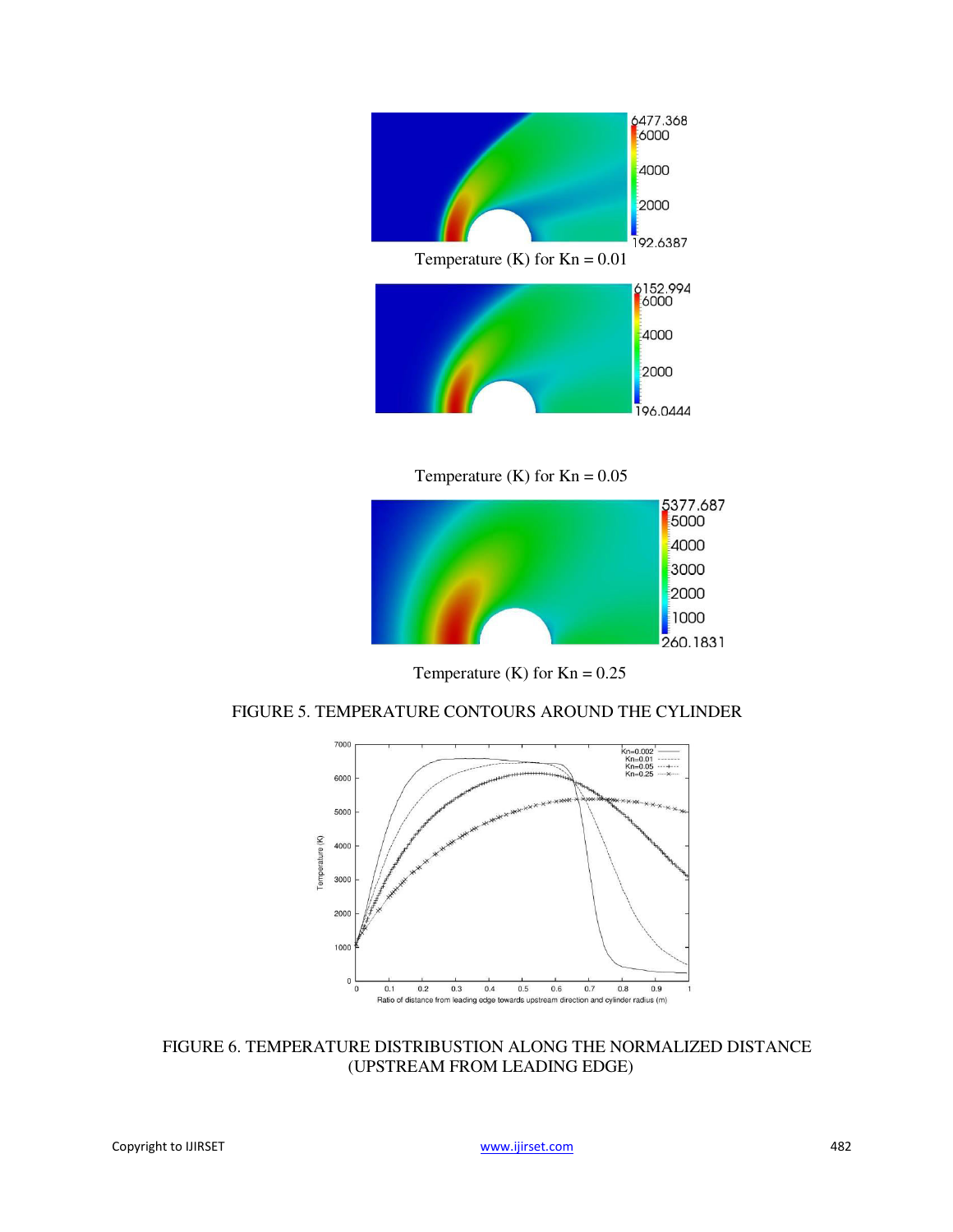

FIGURE 7. VELOCITY DISTRIBUTION OVER THE CYLINDER SURFACE



FIGURE 8. DISTRIBUTION OF TEMPERATURE JUMP OVER THE CYLINDER SURFACE

The slip velocity over the cylinder surface is shown in figure 7. It can be seen that the slip velocity increases as the cylinder angle increases due to rarefaction effect upto 130°. After 130° velocity decreases near the cylinder surface. Since the shock pattern influences the particle velocity in the wake of the cylinder. The slip reduces as the Kn decreases, even in the continuum regime (Kn=0.002) the slip occurs in the major portion of the cylinder surface. The figure 8 shows the distribution temperature jump in the cylinder surface.



FIGURE 9. MAXIMUM PRESSURE IN THE FLOW DOMAIN FOR VARIOUS Kn.